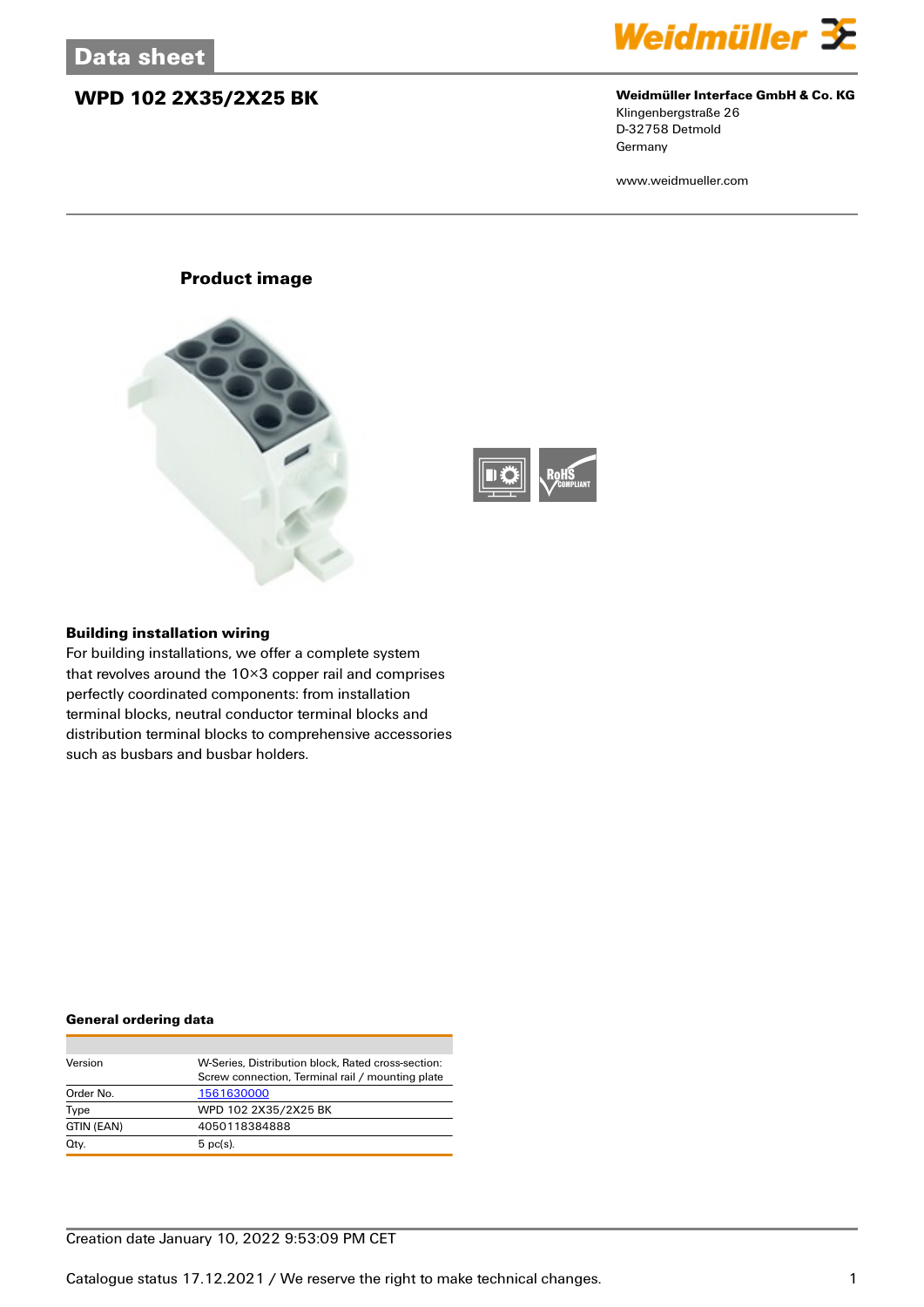**Technical data**

## **WPD 102 2X35/2X25 BK Weidmüller Interface GmbH & Co. KG**



Klingenbergstraße 26 D-32758 Detmold Germany

www.weidmueller.com

| <b>Dimensions and weights</b>                     |                                           |                                  |                  |
|---------------------------------------------------|-------------------------------------------|----------------------------------|------------------|
|                                                   |                                           |                                  |                  |
| Depth                                             | 49.3 mm                                   | Depth (inches)                   | 1.941 inch       |
| Height                                            | 55.4 mm                                   | Height (inches)                  | 2.181 inch       |
| Width                                             | 22.2 mm                                   | Width (inches)                   | 0.874 inch       |
| Net weight                                        | 92 <sub>g</sub>                           |                                  |                  |
| <b>Temperatures</b>                               |                                           |                                  |                  |
| Storage temperature                               | $-25 °C55 °C$                             | Continuous operating temp., min. | -50 $°C$         |
| Continuous operating temp., max.                  | 130                                       |                                  |                  |
| <b>Environmental Product Compliance</b>           |                                           |                                  |                  |
| <b>REACH SVHC</b>                                 | Lead 7439-92-1                            |                                  |                  |
| <b>Material data</b>                              |                                           |                                  |                  |
|                                                   |                                           |                                  |                  |
| Material                                          | Wemid                                     | Colour                           | black            |
| UL 94 flammability rating                         | $V-0$                                     |                                  |                  |
| <b>System specifications</b>                      |                                           |                                  |                  |
| Version                                           | Screw connection                          | End cover plate required         | No               |
| Number of potentials                              | 1                                         | Number of levels                 | 1                |
| Number of clamping points per level               | 2                                         | Number of potentials per tier    | 1                |
| Levels cross-connected internally                 | Yes                                       | PE connection                    | No               |
| N-function                                        | No                                        | PE function                      | No               |
| <b>PEN</b> function                               | No                                        |                                  |                  |
| <b>Additional technical data</b>                  |                                           |                                  |                  |
|                                                   |                                           |                                  |                  |
| Installation advice                               | Terminal rail / mounting<br>plate         | Open sides                       | closed           |
| Snap-on                                           | Yes                                       | Type of mounting                 | Snap-on          |
| With snap-in pegs                                 | Yes                                       |                                  |                  |
| <b>Conductors for clamping (rated connection)</b> |                                           |                                  |                  |
| <b>Connection direction</b>                       | on side                                   | Type of connection               | Screw connection |
| General                                           |                                           |                                  |                  |
|                                                   |                                           |                                  |                  |
| Installation advice                               | Terminal rail / mounting<br>plate         | Number of poles                  | 1                |
| <b>Standards</b>                                  | IEC 60947-7-1, IEC<br>61238-1, VDE 0603-2 |                                  |                  |
| <b>Rating data</b>                                |                                           |                                  |                  |
|                                                   |                                           |                                  |                  |
| Rated voltage                                     | 1,000                                     | Rated AC voltage                 | 1,000 V AC       |
| Rated DC voltage                                  | 1,000 V DC                                | Rated current                    | 202 A            |
| <b>Standards</b>                                  | IEC 60947-7-1, IEC<br>61238-1, VDE 0603-2 |                                  |                  |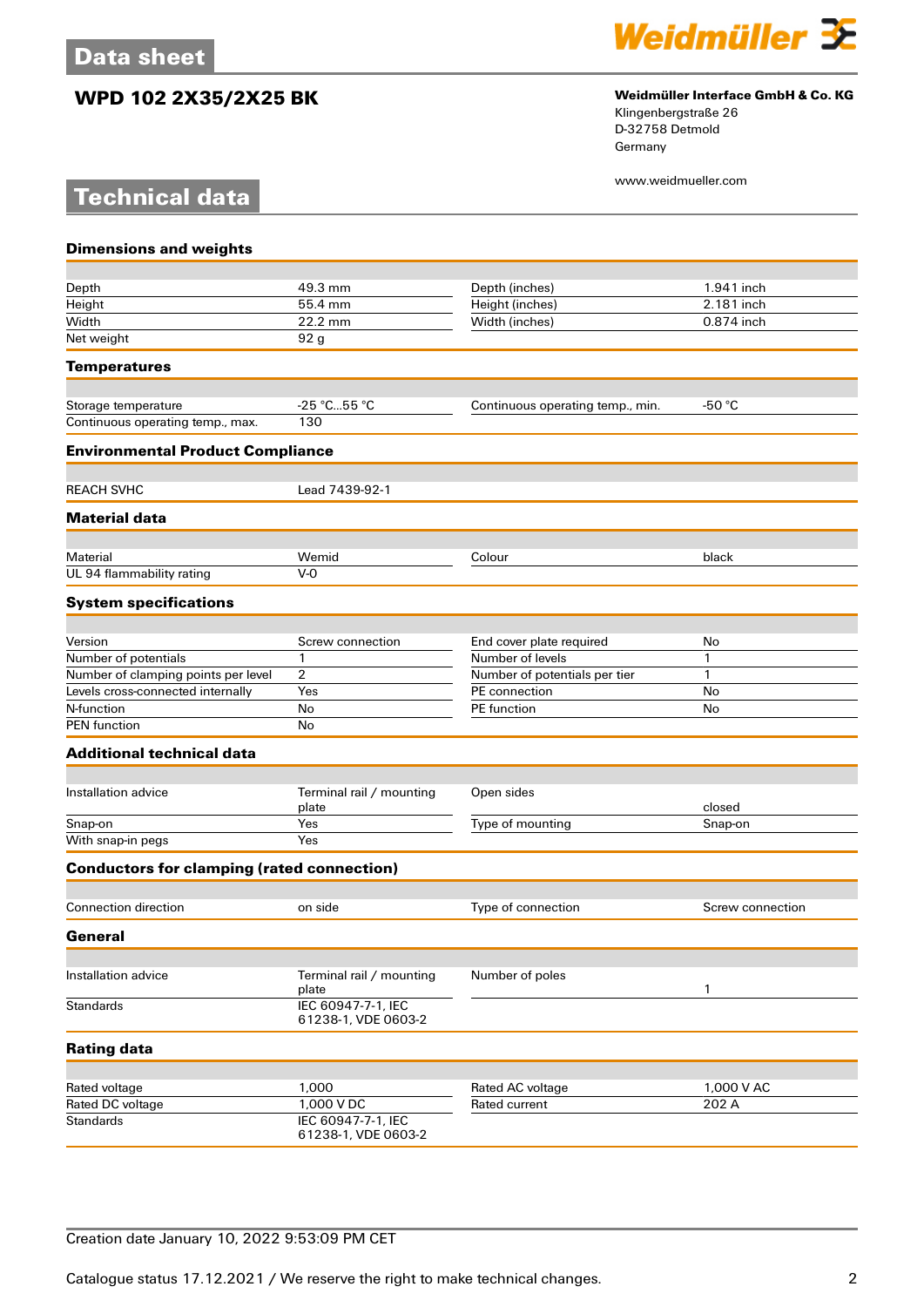## **WPD 102 2X35/2X25 BK Weidmüller Interface GmbH & Co. KG**

# **Technical data**



# Klingenbergstraße 26

D-32758 Detmold Germany

www.weidmueller.com

| <b>UL rating data</b>            |                                                   |                 |             |  |
|----------------------------------|---------------------------------------------------|-----------------|-------------|--|
|                                  |                                                   |                 |             |  |
| Certificate No. (cURus)          | E60693                                            |                 |             |  |
| <b>Classifications</b>           |                                                   |                 |             |  |
|                                  |                                                   |                 |             |  |
| <b>ETIM 6.0</b>                  | EC000897                                          | <b>ETIM 7.0</b> | EC000897    |  |
| <b>ETIM 8.0</b>                  | EC000897                                          | ECLASS 9.0      | 27-14-11-20 |  |
| ECLASS 9.1                       | 27-14-11-20                                       | ECLASS 10.0     | 27-14-11-20 |  |
| ECLASS 11.0                      | 27-14-11-20                                       |                 |             |  |
| <b>Approvals</b>                 |                                                   |                 |             |  |
|                                  |                                                   |                 |             |  |
| Approvals                        |                                                   |                 |             |  |
|                                  |                                                   |                 |             |  |
|                                  |                                                   | DNV             |             |  |
| <b>ROHS</b>                      | Conform                                           |                 |             |  |
| <b>UL File Number Search</b>     | E60693                                            |                 |             |  |
| <b>Downloads</b>                 |                                                   |                 |             |  |
|                                  |                                                   |                 |             |  |
| Approval/Certificate/Document of | <b>CB Certificate</b>                             |                 |             |  |
| Conformity                       | <b>EAC</b> certificate                            |                 |             |  |
|                                  | <b>VDE Certificate</b>                            |                 |             |  |
|                                  | <b>VDE Certificate</b>                            |                 |             |  |
|                                  | <b>DNV Certificate</b>                            |                 |             |  |
|                                  | <b>CE Declaration of Conformity</b>               |                 |             |  |
|                                  | <b>CE Declaration of Conformity all terminals</b> |                 |             |  |
| <b>Engineering Data</b>          | CAD data - STEP                                   |                 |             |  |
| <b>Engineering Data</b>          | <b>EPLAN, WSCAD</b>                               |                 |             |  |
| <b>User Documentation</b>        | <b>StorageConditionsTerminalBlocks</b>            |                 |             |  |
|                                  | <b>DATA SHEET WPD 102</b>                         |                 |             |  |

Catalogues [Catalogues in PDF-format](http://catalog.weidmueller.com/assets/LINK/Catalog.html)

**Brochures**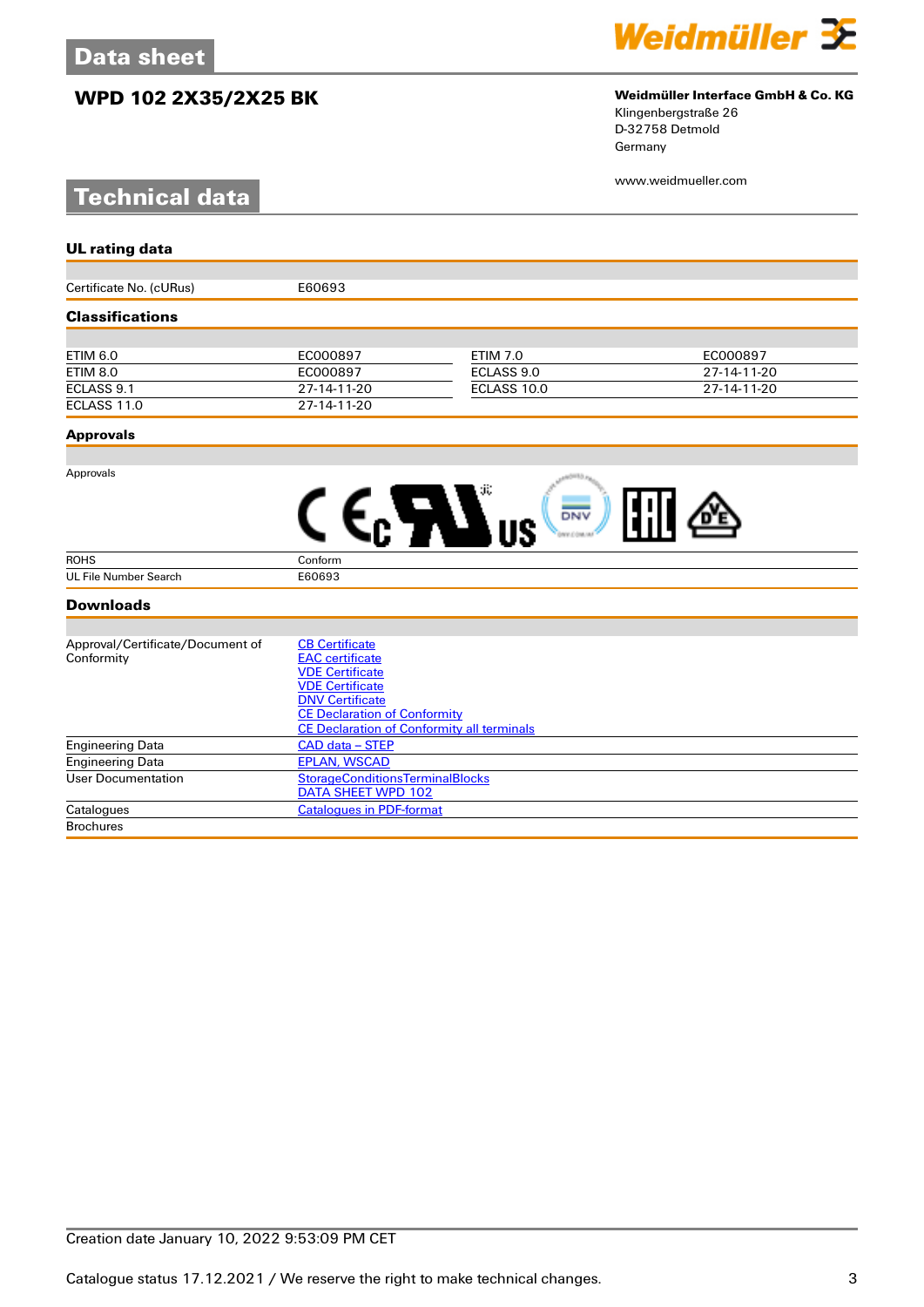# **WPD 102 2X35/2X25 BK Weidmüller Interface GmbH & Co. KG**

# **Drawings**



Klingenbergstraße 26 D-32758 Detmold Germany

www.weidmueller.com

 $\bigodot \hspace{-0.5em}\begin{array}{c}\hspace{-0.5em}35 \hspace{-0.5em}\mod\hspace{-0.2em} 35 \hspace{-0.5em}\mod\hspace{-0.2em} 35\,mm^2\\ \hspace{-0.5em}\bigodot \hspace{-0.5em}\bigodot \hspace{-0.5em}\bigodot \hspace{-0.5em}\bigodot \hspace{-0.5em}\bigodot \hspace{-0.5em}\mod\hspace{-0.2em} 35 \hspace{-0.5em}\mod\hspace{-0.2em} 35\,mm^2\\ \hspace{-0.5em}\text{25 mm}^2 \hspace{-0.5em}\mod\hspace{-$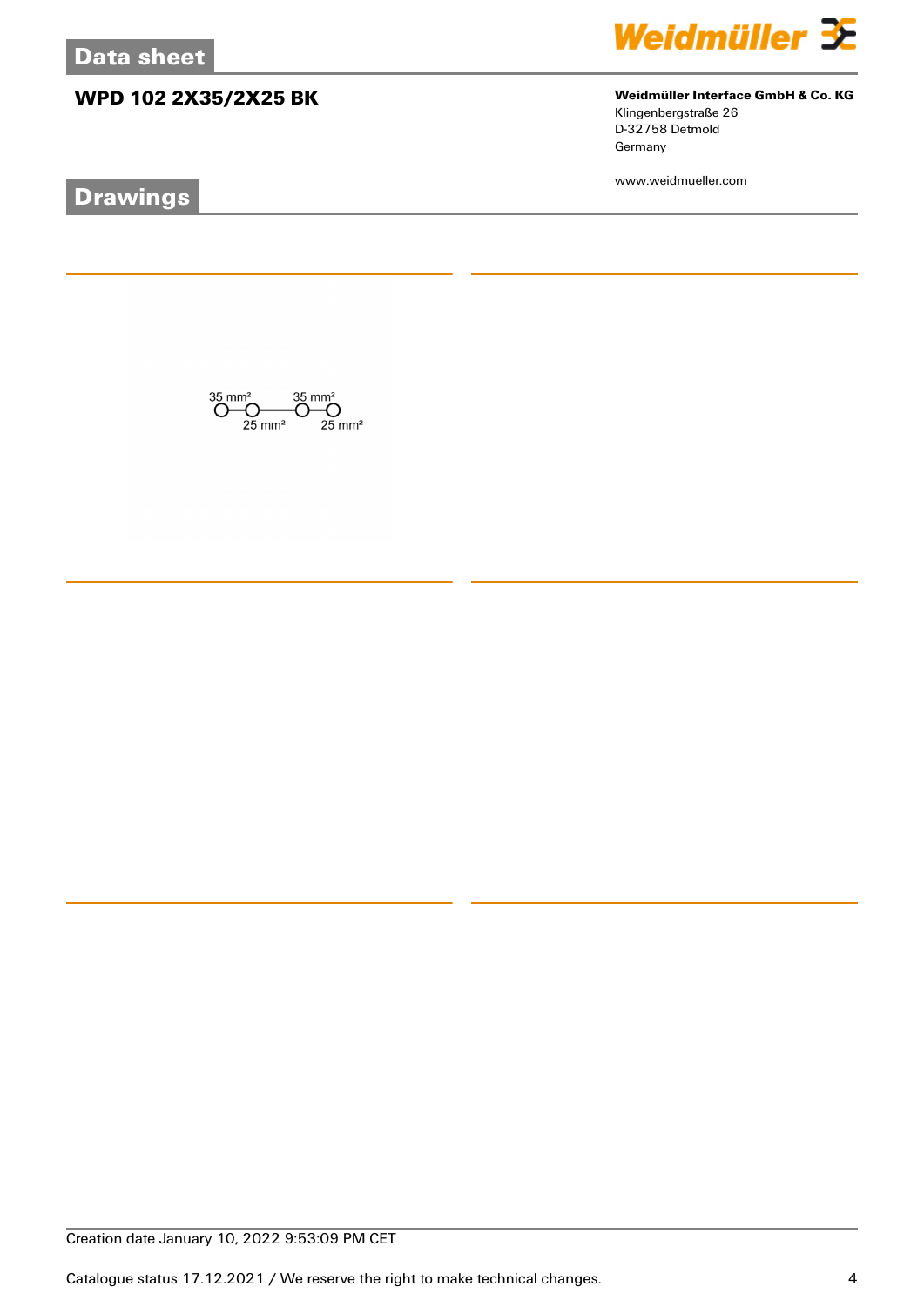Width / Height / Depth max. current / max. conductor

max. clamping range

**Technical data** 

for wire cross-section

Rated data Rated voltage

Rated current

Approvals

Solid / Stranded

Flexible with ferrule

**Tightening torque** 

**Note** 

Stripping length / Blade size

### **W-Series** WPD 401 2X25/2X16 4XGY



Rated impulse withstand voltage / Pollution severity Overvoltage category / UL 94 flammability rating

**Clamped conductors (H05V/H07V)** 



| 22.2 / 49.3 / 55.7 |                                                                   |
|--------------------|-------------------------------------------------------------------|
| 125/35             | $35$ mm <sup>2</sup><br>$25 \text{ mm}^2$<br>$25$ mm <sup>2</sup> |
| -- --              |                                                                   |

# IEC 60947-7-1, DIN EN 0603-3-1

 $A/mm<sup>2</sup>$ 

mm<sup>2</sup>

 $\overline{\mathsf{v}}$ 

 $\overline{A}$ 

 $mm<sup>2</sup>$ 

 $\rm mm^2$ 

 $\mathrm{mm}^2$ 

 $mm<sup>2</sup>$ 

 $mm<sup>2</sup>$ 

 $mm/-$ 

 $mm/-$ 

 $N<sub>m</sub>$ 

 $35 \text{ mm}^2$ 

 $35\;\mathrm{mm}^2$ 

 $25\;\mathrm{mm}^2$ 

 $35\;\mathrm{mm}^2$ 

 $25 \text{ mm}^2$ 

 $35 \text{ mm}^2$ 

 $25 \text{ mm}^2$ 

| IEC       | UL      | CSA     | <b>EN 60079-7</b> |  |
|-----------|---------|---------|-------------------|--|
| 1000      | 600     | 600     |                   |  |
| 125       | 115     | 125     |                   |  |
| 35        | AWG 142 | AWG 142 |                   |  |
| 8 kV / 3  |         |         |                   |  |
| III / V-N |         |         |                   |  |

|         | <b>Rated connection</b>                |  |  |  |
|---------|----------------------------------------|--|--|--|
| 435/435 |                                        |  |  |  |
| 435/435 |                                        |  |  |  |
| 25 25   |                                        |  |  |  |
| 25 25   |                                        |  |  |  |
|         | 22 / M6 (+/- PZ2)                      |  |  |  |
|         | 18 / M6 (+/- PZ2)                      |  |  |  |
|         | see appendix at the end of the chapter |  |  |  |

 $35 \text{ mm}^2$ 

| 66.6 / 49.3 / 55.7 |                       |
|--------------------|-----------------------|
| 125/35             | <u>ڝۊ؎ٷۄٷ؊ۊۄٷڝۊ</u> ٷ |
| 25.35              |                       |

#### IEC 60947-7-1, DIN EN 0603-3-1

| <b>IEC</b>  | UL      | CSA     | <b>EN 60079-7</b> |
|-------------|---------|---------|-------------------|
| 1000        | 600     | 600     |                   |
| 125         | 115     | 125     |                   |
| 35          | AWG 142 | AWG 142 |                   |
| 8 kV / 3    |         |         |                   |
| $III / V-0$ |         |         |                   |

## **Rated connection**

**WPD 302** 

| 4.35/4.35                              |  |
|----------------------------------------|--|
| 435/435                                |  |
| 2.5 25                                 |  |
| 25 25                                  |  |
| $22 / M6 (+/- PZ2)$                    |  |
| 18 / M6 (+/- PZ2)                      |  |
| see appendix at the end of the chapter |  |
|                                        |  |

# $\overline{\mathbf{B}}$

 $\begin{bmatrix} 7 \\ 4 \\ 1 \end{bmatrix}$ 

## **Ordering data**

| Version     |            |
|-------------|------------|
|             | light grey |
|             | blue       |
|             | green      |
|             | brown      |
|             | black      |
| <b>Note</b> |            |

#### **Accessories**

| <b>End bracket</b> |            |
|--------------------|------------|
|                    | dark beige |
|                    | dark beige |
| <b>Screwdriver</b> |            |
|                    |            |

#### Order No. **Type** Oty. WPD 102 2X35/2X25 GY 1561680000  $5<sup>7</sup>$ 1561640000 WPD 102 2X35/2X25 BL  $5<sup>1</sup>$ WPD 102 2X35/2X25 GN  $5<sub>1</sub>$ 1561670000 WPD 102 2X35/2X25 BN  $5 - 1561650000$ WPD 102 2X35/2X25 BK  $5<sup>7</sup>$ 1561630000

| Type        | Oty. | Order No.  |
|-------------|------|------------|
| WEW 35/2    | 100  | 1061200000 |
| AEB 35 SC/1 | 50   | 1991920000 |
|             |      |            |
| SDK PZ2     |      | 9008540000 |

| <b>Type</b>            | Qty. | Order No.  |
|------------------------|------|------------|
| WPD 302 2X35/2X25 3XGY | 2    | 1561740000 |
|                        |      |            |
|                        |      |            |
|                        |      |            |
|                        |      |            |
|                        |      |            |
|                        |      |            |

| Type            | Qty. | Order No.  |
|-----------------|------|------------|
| <b>WEW 35/2</b> | 100  | 1061200000 |
| AFB 35 SC/1     | 50   | 1991920000 |
|                 |      |            |
| SDK P72         |      | 9008540000 |

**Application range**